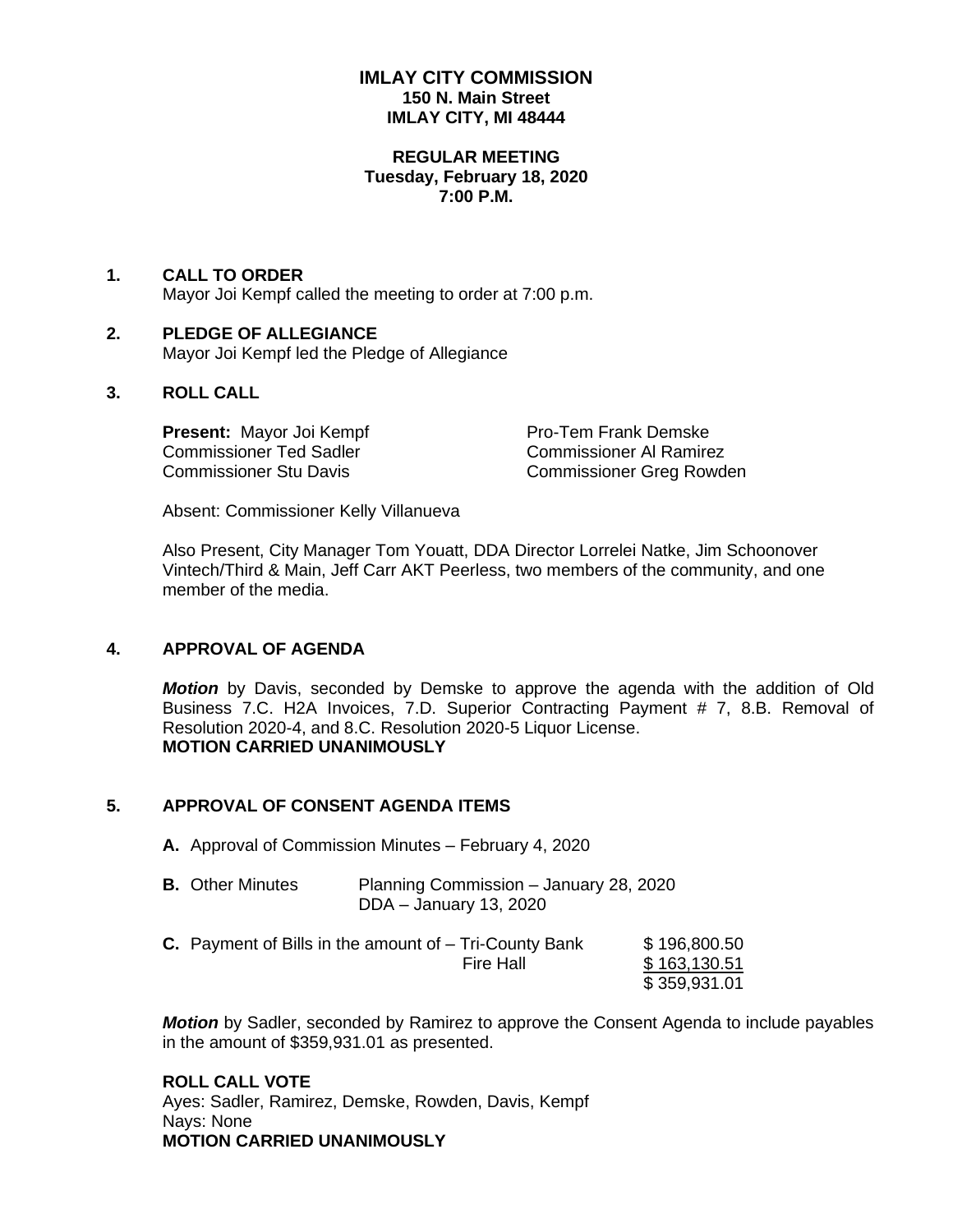### **6. CITIZENS FROM THE FLOOR**

Allen Rosenbalm – Grateful that Backyard Creations moved back to Imlay City.

### **7. NEW BUSINESS**

### **A. E. Borland Water Main Project Bids**

Five Bids were received. Lowest bidder Murray Underground Systems.

*Motion* by Davis, seconded by Rowden to award the Bid for the E. Borland Water Main Project to Murray Underground Systems in the amount of \$75,571.00 as presented.

## **ROLL CALL VOTE**

Ayes: Davis, Rowden, Ramirez, Sadler, Demske, Kempf Nays: None **MOTION CARRIED UNANIMOUSLY**

#### **B. Green Property EGLE Grant Application**

Jeff Carr from AKT Peerless presented a Brownfield Redevelopment Grant Application for property located at 150 N. Cedar St. The purpose of the Grant is to allow the City to prepare the property for development. The scope of work includes Phase I Environmental Site Assessment (ESA), Phase II ESA, Baseline Environmental Assessment (BEA), Hazardous Materials Survey, and Due Care Plan.

A developer has shown interest in purchasing the property, renovating the existing building, as well as creating an approximately 3,000 square foot addition to the existing building for commercial retail purposes.

Having this environmental information will help the developer make a decision on moving forward, but would also be beneficial if the site needs to be marketed.

*Motion* by Demske, seconded by Sadler, to allow the City to submit a Brownfield Redevelopment Grant application to EGLE for work on the Green Property located at 150 N. Cedar St., in the amount of \$89,090.00 as presented.

#### **ROLL CALL VOTE**

Ayes: Demske, Sadler, Rowden, Davis, Ramirez, Kempf Nays: None **MOTION CARRIED UNANIMOUSLY**

**C. H2A Invoices** 

City Manager Youatt presented two invoices for payment.

*Motion* by Ramirez, seconded by Rowden to approve payment to H2A for Invoice # 19302 in the amount of \$3,150 as presented.

## **ROLL CALL VOTE**

Ayes: Ramirez, Rowden, Sadler, Davis Demske, Kempf Nays: None **MOTION CARRIED UNANIMOUSLY**

*Motion* by Rowden, seconded by Demske to approve payment to H2A for Invoice # 20119 in the amount of \$1,575 as presented.

**ROLL CALL VOTE** Ayes: Rowden, Demske, Ramirez, Sadler, Davis, Kempf Nays: None **MOTION CARRIED UNANIMOUSLY**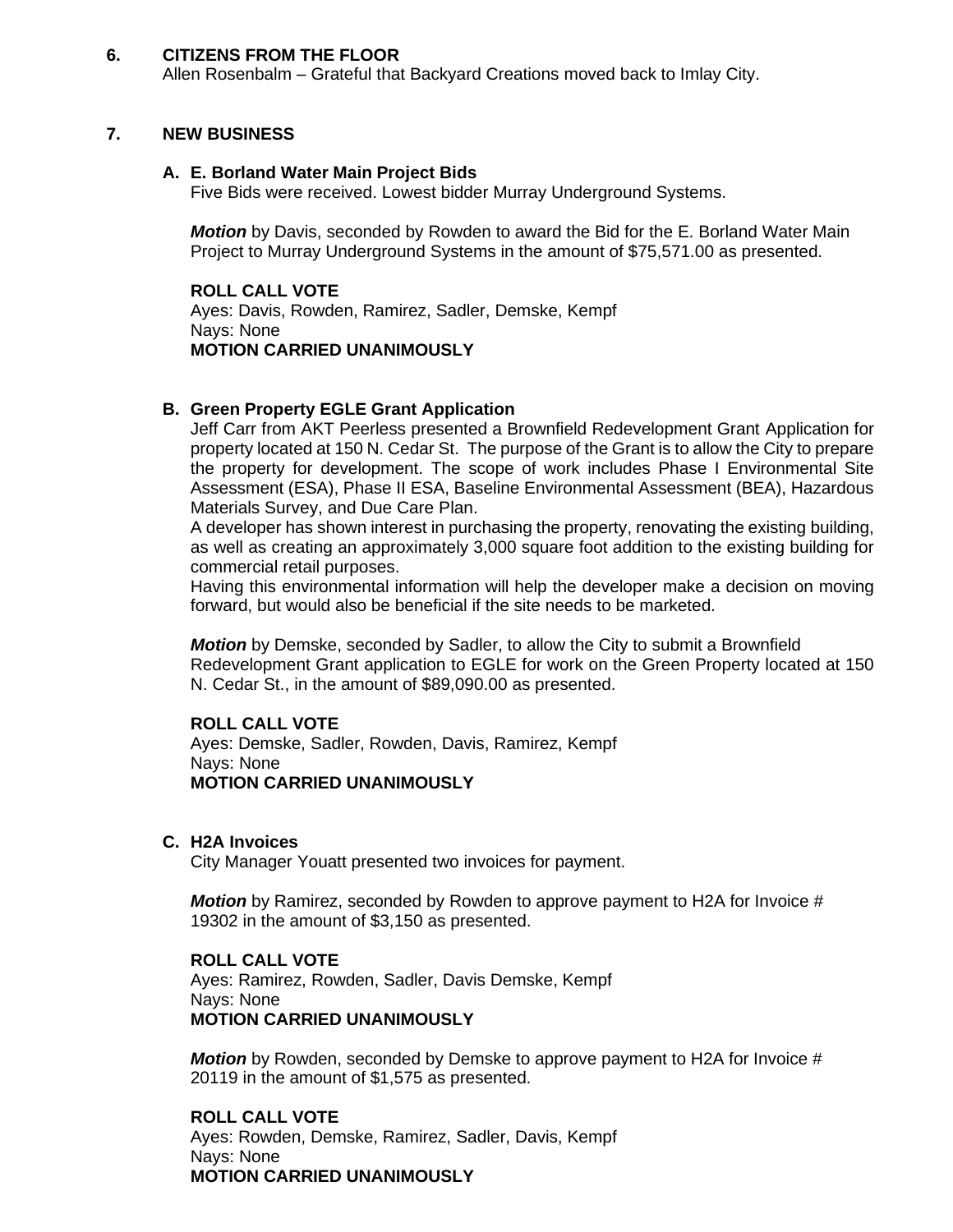## **D. Superior Contracting Payment # 7**

City Manager Youatt presented an application for payment #7 in the amount of \$305,110.95 for continued work on the Fire Hall.

*Motion* by Demske, seconded by Sadler to approve payment #7 to Superior Contracting in the amount of \$305,110.95 as presented.

**ROLL CALL VOTE** Ayes: Demske, Sadler, Davis, Ramirez, Rowden, Kempf Nays: None **MOTION CARRIED UNANIMOUSLY**

### **8. NEW BUSINESS**

## **A. Special Assessment Notice**

City Manager Youatt presented the Notice of unpaid charges to be published in the paper with a payment deadline of February  $29<sup>th</sup>$ . Charges not paid by the deadline will be presented at the next meeting for approval to add to the 2021 Summer Tax Bill.

*Motion* by Davis, seconded by Demske to approve the Notice for publication for the following properties: 150 S Almont, 225 Calkins, 230 W  $2^{nd}$ , 345 W  $2^{nd}$ , and 149 E Third, as presented.

**ROLL CALL VOTE** Ayes: Davis, Demske, Sadler, Rowden, Ramirez, Kempf Nays: None **MOTION CARRIED UNANIMOUSLY**

## **B. Resolution 2020-4 – Budget Amendments** Removed from Agenda

#### **C. Resolution 2020-5 - DDA Liquor License**

DDA Director Lorrelei Natke presented a Resolution for approval allowing the DDA to apply for a Redevelopment Liquor License for a New Business – Third & Main. Natke introduced the owner, Jim Schoonover.

Schoonover stated that Third & Main will be an Event and Banquet Center. Will also be used for training/events for his company, Vintech.

*Motion* by Ramirez, seconded by Sadler to approve Resolution 2020-5 allowing the DDA to apply for a Redevelopment Liquor License for Third & Main Event and Banquet Center as presented.

**ROLL CALL VOTE** Ayes: Ramirez, Sadler, Rowden, Demske, Davis, Kempf Nays: None **MOTION CARRIED UNANIMOUSLY**